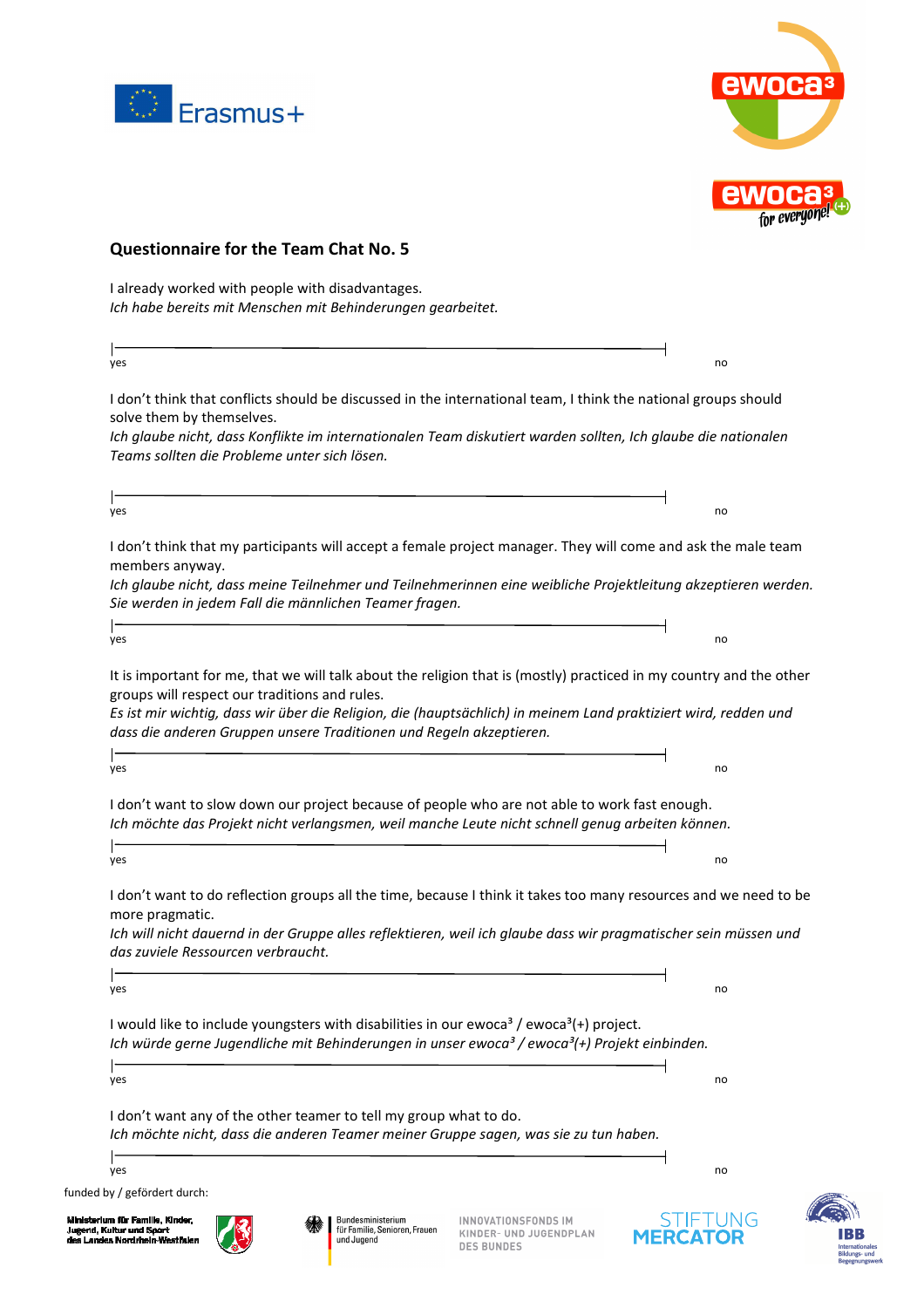



For me, it doesn't matter if someone loves man or women, love is love. *Für mich spielt es keine Rolle ob jemand Mann oder Frau liebt, Liebe ist Liebe.*  yes and the control of the control of the control of the control of the control of the control of the control o ewoca<sup>3</sup> is a project for disadvantaged youngsters, therefore all three groups should have that target group. *ewoca³ ist ein Projekt für benachteiligte Jugendliche, daher sollten alle drei Gruppen diese Zielgruppe haben.*  ŀ yes and the contract of the contract of the contract of the contract of the contract of the contract of the contract of the contract of the contract of the contract of the contract of the contract of the contract of the co I don't feel qualified to work with people with disabilities. *Ich fühle mich nicht qualifiziert um mit Menschen mit Behinderungen zu arbeiten.*  yes and the control of the control of the control of the control of the control of the control of the control o I think that in international projects it is very hard to realize participation of the youngsters. *Ich denke, dass es in einem internationalen Projekt sehr schwer ist, die Partizipation der Jugendlichen zu realisieren.*  yes and the control of the control of the control of the control of the control of the control of the control o Some things are just impossible to realize when you work with disadvantaged youngsters. *Wenn man mit benachteiligten Jugendlichen arbeitet, sind manche Dinge sind einfach unmöglich zu realisieren.*   $\mathsf{I}$ yes the contract of the contract of the contract of the contract of the contract of the contract of the contract of the contract of the contract of the contract of the contract of the contract of the contract of the contra I don't want any kind of religious traditions to be shown during our camp because religion is a private decision and can't be part of a youth project. *Ich möchte nicht, dass irgend eine Art von religiösen Traditionen auf unserem Camp gezeigt wird, denn Religion ist eine Privatangelegenheit und kann nicht Teil eines Jugendprojekts sein.*  yes and the contract of the contract of the contract of the contract of the contract of the contract of the contract of the contract of the contract of the contract of the contract of the contract of the contract of the co I don't want to work with minors. *Ich möchte nicht mit Minderjährigen arbeiten.*  yes and the control of the control of the control of the control of the control of the control of the control o Everyone who works in international youth work should be able to speak at least a bit of English. *Jeder und jede, die in internationaler Jugendarbeit arbeitet, sollte zumindest etwas Englisch sprechen.*  yes the contract of the contract of the contract of the contract of the contract of the contract of the contract of the contract of the contract of the contract of the contract of the contract of the contract of the contra I don't think that it is a good idea to include too many disadvantaged youngsters in our project because it is far too much work. *Ich glaube nicht, dass es eine qute Idee ist zu viele benachteiligte Jugendliche im Projekt zu haben, weil das viel zu viel Arbeit ist.*  yes and the control of the control of the control of the control of the control of the control of the control o

funded by / gefördert durch:

 $\mathsf{l}$ 

T

 $\mathsf{I}$ 

m für Familie. Kil nd, Kul tur und Sport<br>Nordrhein-Wi Jugend, Kultur und !<br>des Landes Nordrhe



INNOVATIONSFONDS IM **KINDER- UND JUGENDPLAN DES BUNDES**